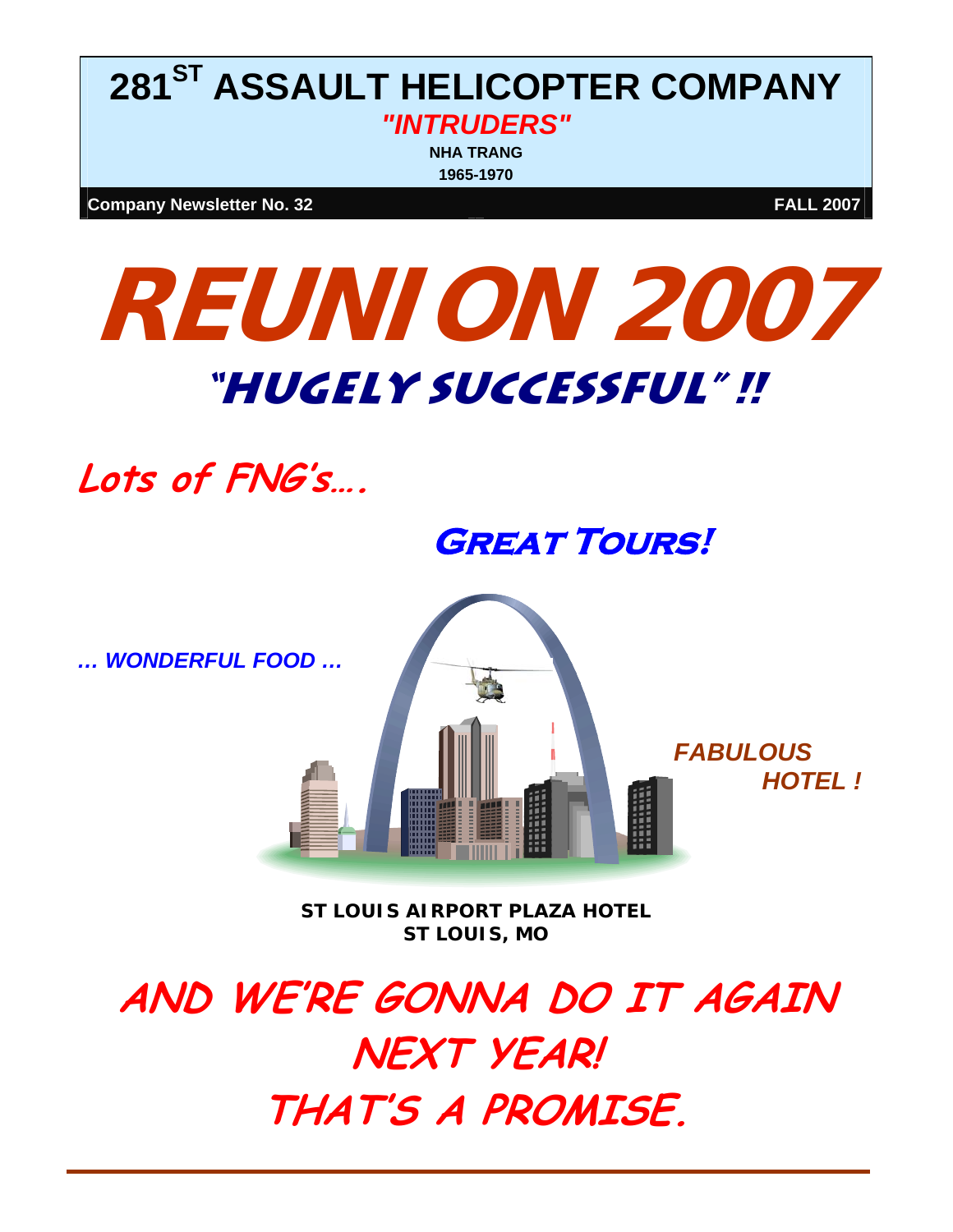### *From the President*

**B** utch Jones was appointed September<br> **B** 2006 to fill the Treasures position. Due to<br>
bis increased work load be has asked the 12006 to fill the Treasures position. Due to his increased work load he has asked the Executive Board to discuss finding a replacement. Jerome "Fred" Beck (retired IRS Auditor) stepped up. He was appointed by President Darryl Stevens and confirmed by the EB to take the remainder of the Treasures term beginning September 1, 2007.

The 2007-08 Committee Chairman have been appointed and confirmed by the EB. They will appear in the news letter. The Commo Committee has been hard at work up dating and correcting some glitches on the web.

In the past year more information on PTSD has been available. An excellent article by Robin Hicks was in a previous newsletter. Member Charlie Fredricy of California has volunteered that if anyone needs help looking for information or just wants to talk feel free to contact him. His e-mail is: [cfredricy@aol.com](mailto:cfredricy@aol.com)  or his cell is 805-857-5193.

#### Jay Hays President

#### *From the Reunion Chairman..*

he membership of the 2007 Reunion Committee has increased and as chairman I am very appreciative of the great job they have done. The Executive Board was active and very supportive. The camaraderie at the Reunion was great with many  $1<sup>st</sup>$  time members in attendance. Ed and Anita Duke, and Intruder of the Year (IOYA) Marshall Hawkins was unable to attend due to heart surgery. Our condolences go out to the Jim Fisher, and family, whose mother in law passed away that week. Kelly Mayhew's smiling face and PX assistance was missed.  $\mathsf{T}^\text{\tiny{ne}}_{\scriptscriptstyle\text{L2}}$ 

 The Association Memorabilia was displayed in accordance with the bylaws. The original 281<sup>st</sup> Guideon along with the IOYA Plaque and Presidents Cyclic Gavel (Pictured) were present with new items donated including a flight suit.

 The weather was great. The Grants' Farm tour was enjoyed by many including the historic Route # 66 Ted Drews Custard. Those who went on the Boeing Plant tour had positive comments. Friday night's R&R Hawaii with caricature artist Share Faerber, Jerry Stanfield's 400 orchids from Hawaii and photography service along with tropical decorations and great food was enjoyed by all. Three former commanders spoke and we had a power point presentation on some of their highlights with the  $281<sup>st</sup>$ .

 The membership meeting went smoothly with President Darryl Stevens asking former CO Don Ruskauff to tap the Cyclic Gavel to open the meeting and again to close the meeting at the request of the new president. About half way through, Crowne Plaza General Manager, Shirley Wheeler, who was hosting the Ladies Brunch, stepped in just long enough to announce that the ladies were on their 5<sup>th</sup> bottle of Champagne. The cost of the Brunch was paid by an anonymous donor. Barc Boyd also donated many unique 281<sup>st</sup> license plate brackets. It was suggested by Richard Murray that we change the name from Reunion to Annual Therapy. This was echoed by many  $1<sup>st</sup>$  time attendees as well as how much they enjoyed getting re-acquainted and the fellowship.

 The professionalism of MC Joe Bilitzke was appreciated by all and carried the events. Jack Mayhew and committee presented an impressive memorial service for our MIA/KIA brothers. Cheryl Becker played keyboard back ground music. Bob Ohmes received a standing ovation when he got up from his wheel chair and walked to the front to thank all for the prayers and support he had received this past year. Saturday banquet speaker, Special Forces SGM retired Donald J. Taylor, was inspiring as he detailed many Delta/281<sup>st</sup> missions and the professionalism of the 281<sup>st</sup>. At the end Gary Stagman presented him with an Honorary Membership to the 281<sup>st</sup> Association. Thanks to Brian Paine, on behalf of the association, Don Ruskauff presented Bob & Bonnie Ohmes a gold rose for their  $50<sup>th</sup>$ Wedding Anniversary. The Ohmes were present with their children, grandchildren and friends. Their grandchildren along with Bill MacHarg's grandson were presented books about the Missing Man Table.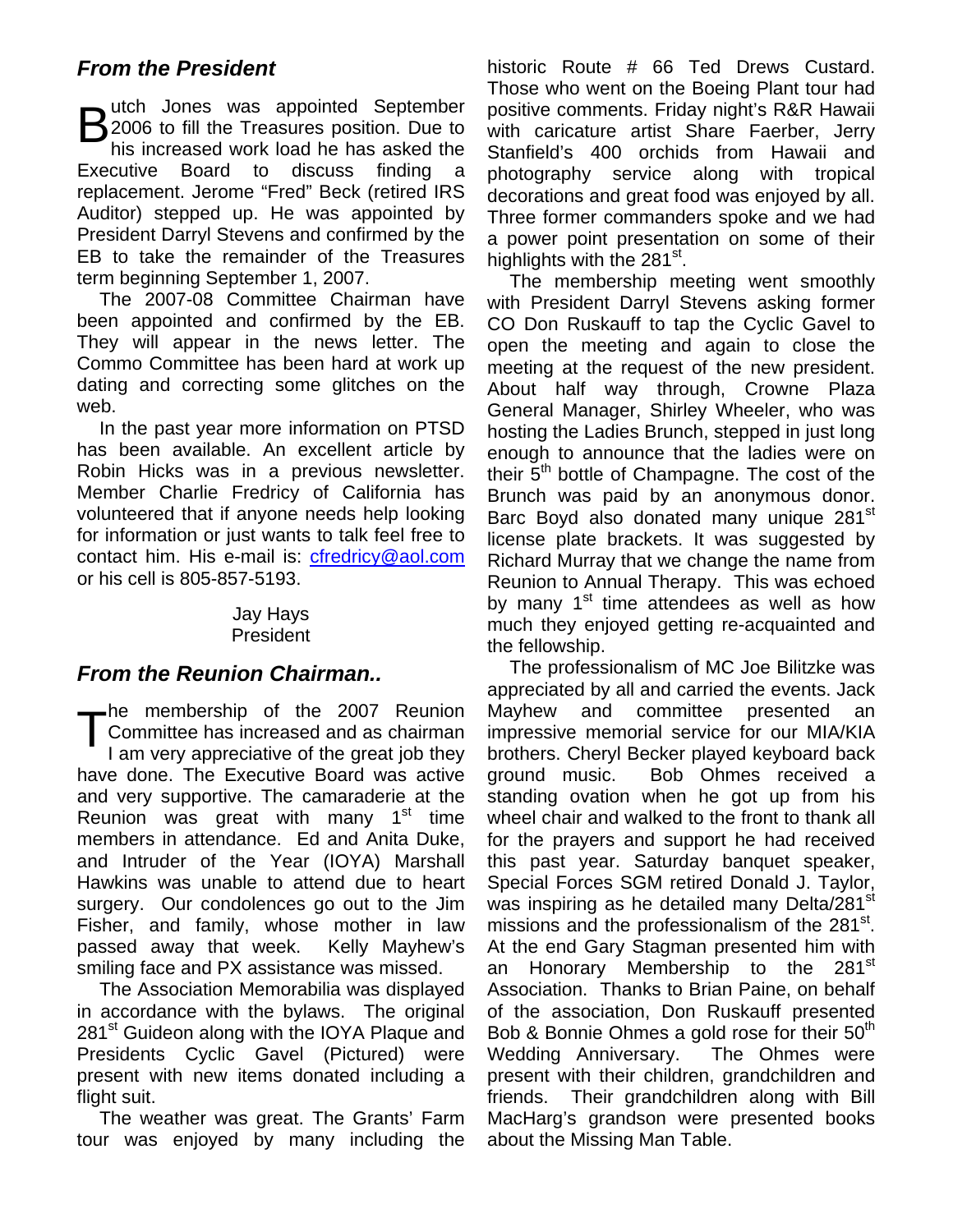Congratulations to Marshall Hawkins, Survivor Assistance Committee Chairman, for being the 2007 Intruder of the Year. Thanks go to Secretary Jeff Murray for delivering the plaque to his hospital room in Oklahoma Sunday morning.

A surprise announcement was made by Jack Mayhew's partner and special guest Tim Schaefer. Without Jack's knowledge Tim has set up the 281<sup>st</sup> Scholarship fund in honor of Jack and is donating \$5000.00 annually. This will be for 281<sup>st</sup> members, their families and decedents. Details are forthcoming.

The evenings final presentation was to General Manager Shirley Wheeler who was presented with a 281<sup>st</sup> Guideon matted (signed by all in attendance) and framed (Thanks to Fred Lewis). She was emotional and overwhelmed with tears of joy to say the least. Shirley was accompanied by her husband, Lynn, who has volunteered to help next year with registration or anywhere he can. Most then retired to the Hospitality Room, thanks to Fred Lewis. The  $145<sup>th</sup>$  guys finally closed down the HR for the evening along with the always last guy out Ed Haas.

 This is my last Reunion Chairman report, many thanks to all.

> Jay Hays 2007 Reunion Committee Chairman

#### *The Secretary Reports…..*

#### **General Membership Meeting Minutes**

he meeting was conducted at the Crowne Plaza Hotel in St. Louis, Missouri on Saturday, August 6, 2007. The meeting was opened by Darryl Stevens, President. The minutes of the previous meeting were handed out by Jeff Murray, Secretary, and read by the interested members.  $\mathsf{T}^\text{\tiny \rm{PG}}_{\rm \scriptscriptstyle S_i}$ 

The financial report was presented by Butch Jones, Treasurer, and summarized.

Gary Stagman announced that we gained 8 members and lost 6. He also announced a change to the dues collection procedure in that all dues will be sent directly to Gary.

Marshall Hawkins was not in attendance but it was announced that we are having trouble locating family members of those who have passed away. On the plus side, Marshall has made it a practice to attend as many funerals as he can, both in his capacity as Survival Assistance Officer and just because he's a good guy.

Memorabilia…Sales are brisk but not nearly as brisk as when Kelly was in charge. Hats are selling extremely slow, as are reunion shirts. Awards Unlimited is handling our sales. Election Results…Fred Lewis reported that 45 ballots were returned, 4 were non-members therefore their votes didn't count. Frank Little is the new VP, Ken Smith the Junior Member at Large. The dues payment dates were changed to coincide with the annual reunions, and Gary asked that Fred Mentzer post same to the newsletter.

Awards…Frank Little announced that Marshall Hawkins was named Intruder of the Year, and he also showed a plaque he had made up for the hotel staff.

History…Fred Lewis has put all of our documents in document protectors, made a request for more old stuff Intruders may have stashed somewhere. Don Torrini announced he has a friend who wants to formalize our history, which would be great if that happens.

Joe Bilitzke volunteered to help Intruders weave the maze of the Veteran's Administration in our quest for disability claims. That generated a lot of discussion. Jack Mayhew jumped in with a request that we start talking to returning Iraq War Vets, he said his local USO is taking a big lead on this and if we want to support any organization that would be the one we should focus on.

11 first time reunion attendees were recognized at the meeting.

Jay Hays was introduced as the new President, Fred Lewis will be the new Senior Member at large, and Fred Beck is our new Treasurer as Butch Jones had to resign due to work pressure and conflicts.

Some discussion ensued about alternative locations for future reunions and once again St. Louis won out simply due to cost. It is far cheaper to meet here than anywhere else, and will be far cheaper for the next 5 years at least, as our per-room cost will be a whopping \$67@ in 2012.

Next year's reunion will be from July 28<sup>th</sup> through August 3<sup>rd</sup>.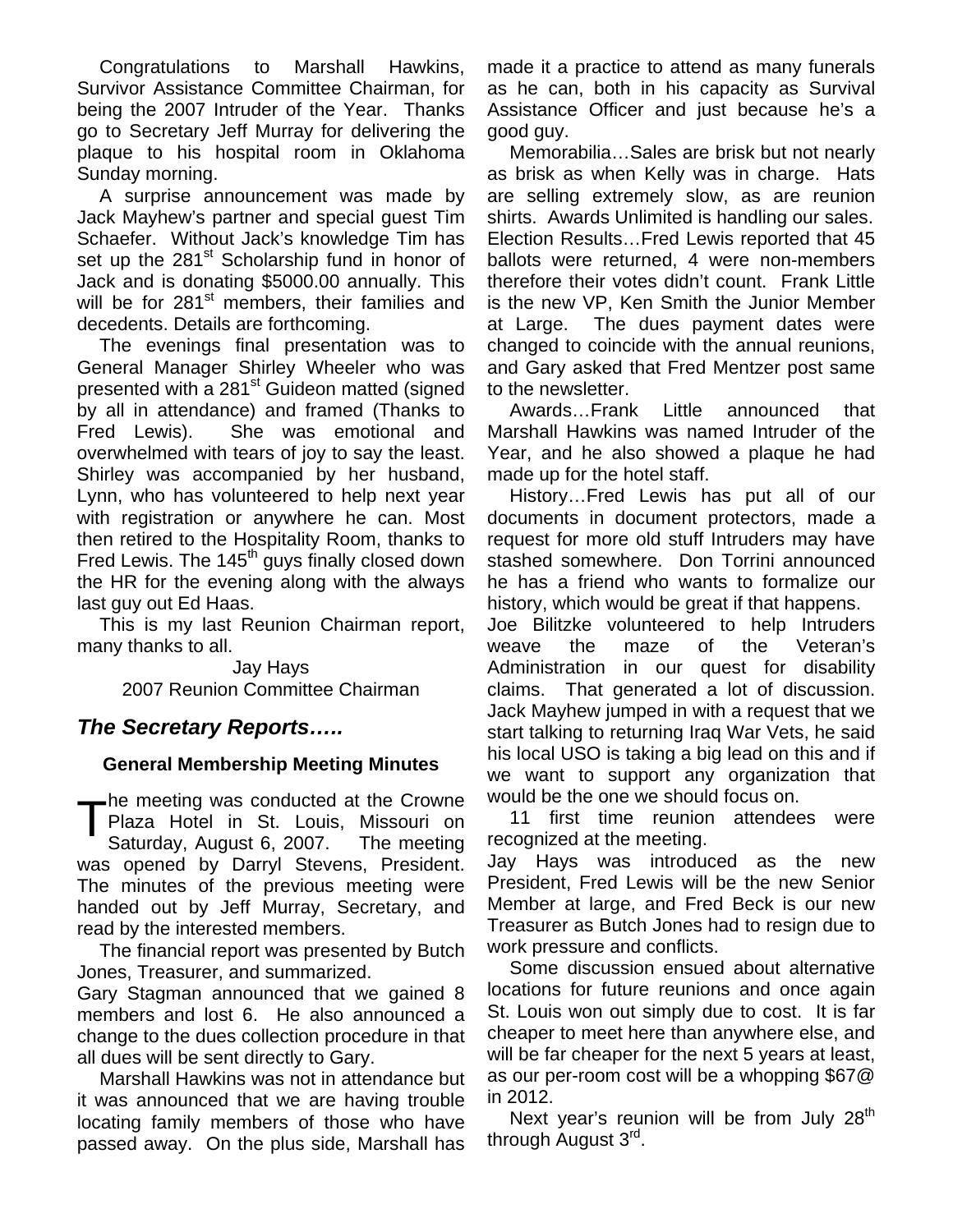#### The meeting was adjourned in time for lunch. Jeff Murray **Secretary**

#### *The Remembrance Chair Speaks..*

emembrance comes in many forms and this report certainly falls in that category. A few weeks ago, I happily announced that I had out lived the national average only to have the number crunchers move the target forward a week later. This does not change the fact that Gary Stagman and I still have a standing goal of being the individuals who turn off the association lights and spend the remaining funds on good scotch.  $R_{\tiny \Delta}^{\tiny \textrm{eh}}$ 

 However, sometimes reality sets in and in that regard I am reminded that when Jim Valvano, the former NC State basketball coach was fighting terminal cancer he composed a list of ten things that he wanted to achieve before he died. One of them was to break 80 during his weekly golf game with three of his closest friends. A few months into his ordeal he found himself on the  $18<sup>th</sup>$  hole with a short putt for a 79. When it was his turn to putt he taped the ball off the green. His friends, who know of his list of goals, ask him why he did this and he responded that had he made the putt he would have eliminated the need to be with his friends each weekend and that their friendship was more important to him than anything else. At our annual reunion my friend Tim Schaffer, with help from Gary Stagman and my lovely wife certainly showed me how important friendship is.

Also at the reunion, one of our senior members and an old friend remarked to me that he spent too much time alone and "did not have anything to spend his money on". I quickly assured him that my wife could help him in the money-spending category. However, now we have a better solution for him; the scholarship fund that Tim set up for us will be funded annually and it is certainly a great way for us to help fund the education of our young folks who will inherit the challenges that we leave behind. One only needs to talk to young men and women like those who attended our reunion this year to know that we are leaving things in good hands. However, by providing a little help we can be assured of

their ability to do the job better than we did. In that regard the scholarship fund has already received additional pledges and we now ask you to consider an annual pledge of any amount to our 281<sup>st</sup> Intruder scholarship fund. In this regard we are certainly open to setting up sub-scholarships, within the overall structure of the fund, that are to be awarded in individual names. I for one will start the Bob Moberg and Less Paschall scholarship funds and will match all contributions up to \$1,000 for each. This is a great way to establish a scholarship in the name of one or more of our 46 heroes that we lost and or left behind or in the name of any other individual associated with the  $281^\text{st}$ .

Within a few days the legal work will be finished and the documents will be transferred to the EB. At that time I will ask the EB to formally accept the program and to establish a board of trustees to insure that the funds are replenished each year and awarded to qualified applicants in a manner that is consistent with the high standards that we have set for the association.

If you would like to serve on the board of trustees please contact me as I would like to make a recommendation to the EB as to the composition and membership of the trustee board by the end of September so that we can get started for next year. Gary has obtained information from the SOA as to how their scholarship fund works and it looks like we can do this without "reinventing the wheel." Please let us hear from you as we not only need your money, we need your views and suggestions and help.

From day one several of us have discussed the possibility of having an Intruder scholarship fund and now it is a reality. For Tim's thoughtfulness and very generous gesture, I for one shall be forever grateful.

#### Jack Mayhew Remembrance Committee Chairman

PS: If you wish to contact Tim you may do so at Tim Schaffer [<tschaffer@hri-online.com>](mailto:tschaffer@hri-online.com) or 443-321-7777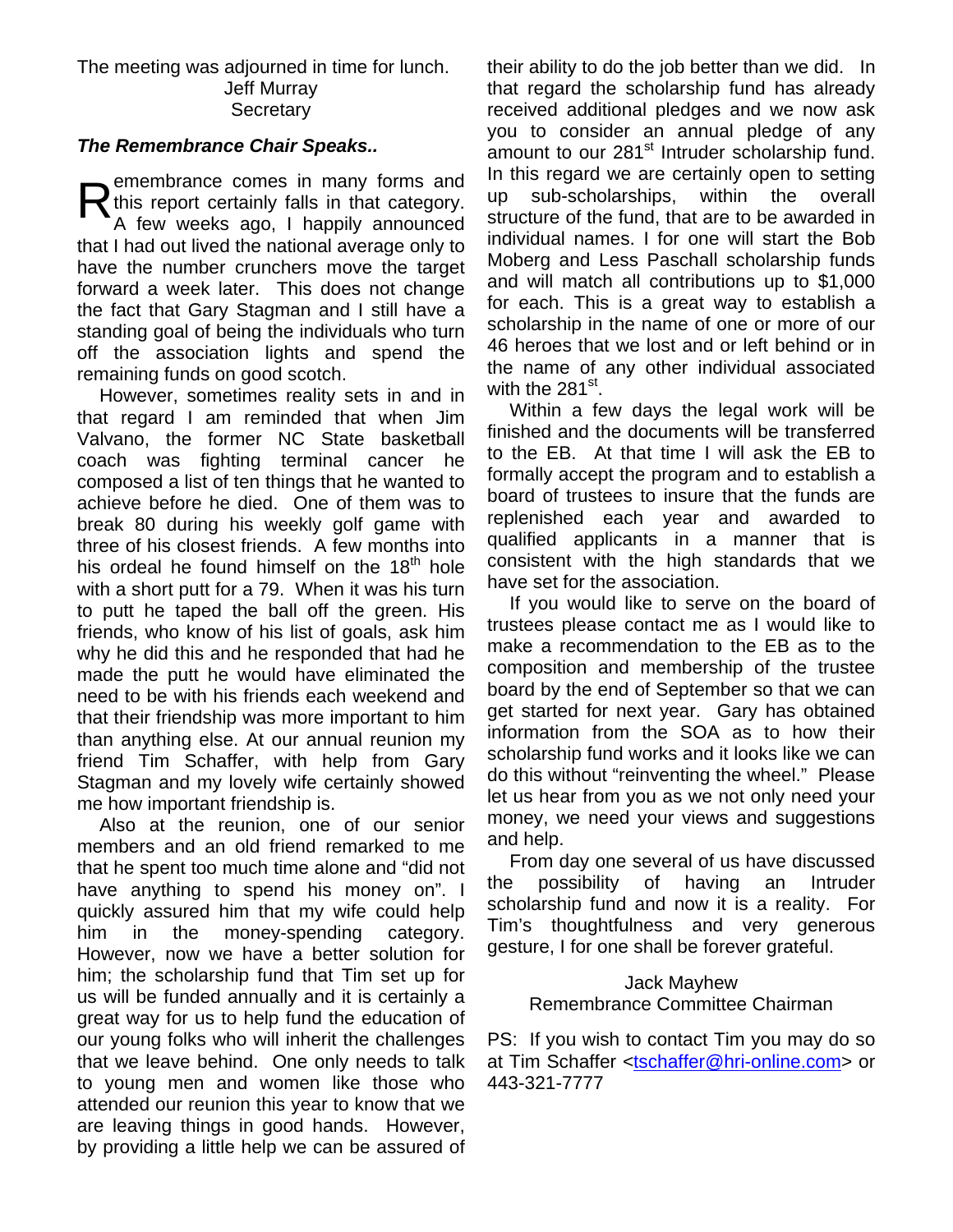#### *The Chaplain's Corner*

t seems that the newsletter deadline comes It seems that the newsletter deadline comes<br>around faster and faster these days. I think it comes with age. Some of you may have seen this article by an unknown author before but some things just bear repeating. So since I seem to have gotten caught with my proverbial pants down around my ankles and a newsletter deadline looming in the near future. So after another reunion this article seems rather appropriate.

"I now know why men who have been to war yearn to reunite. Not to tell stories or look at old pictures. Not to laugh or weep. Comrades gather because they long to be with the men who once acted their best, men who suffered and sacrificed, who were stripped raw, right down to their humanity.

I did not pick these men. They were delivered by fate and the Military. But I know them in a way I know no other men. I have never given anyone such trust. They were willing to guard something more precious than my life.

They would have carried my reputation, the memory of me. It was part of the bargain we all made, the reason we were so willing to die for one another. I cannot say where we are headed. Ours are not perfect friendships; those are the province of legend and myth. A few of my comrades drift far from me now, sending back only occasional word. I know that one day even these could fall to silence.

Some of the men will stay close, a couple, perhaps, always at hand. As long as I have memory, I will think of them all, every day. I am sure that when I leave this world, my last thought will be of my family and my comrades.....Such good men."

> Norm Kaufman Chaplain

#### *From the Bean Counter…*

f you were unable to attend our reunion in St. Louis this year you missed a great time to make new friends and renew old acquaintances. It does not seem like I have been your treasure for a year but time passes fast when you are having fun. Due to an  $\prod_{m=1}^{n}$ 

increased work load because of my business I have ask the Executive Board to please find another capable individual to assume the duties as the treasure of our association. Fred Beck has stepped up to fill that role. We all appreciate his servant attitude and willingness to help out. I would be amiss not to say "Thanks" to Brian Payne for helping me during my transition period last year.

Our association is on sound footing as our finances are concerned. Our reunion brought in about \$15,551 in revenue and we spent \$18,963 for a net cost of -\$3,412. Remember that our association is a non-profit organization. I can't think of a better way to spend our money than on our members. With that said, we still have \$11,759. in our bank account.

Also we have two CD's that total a little over \$20,000. I want to thank you for the opportunity to serve as the treasure for the past year and I am sure I will find others ways to continue to support our association in the future.

As of 09-07-2007 Fred Becker will assume all duties of the treasure. Start making your plans now to attend the 2008 Reunion in St. Louis.

Thanks, - Butch Jones

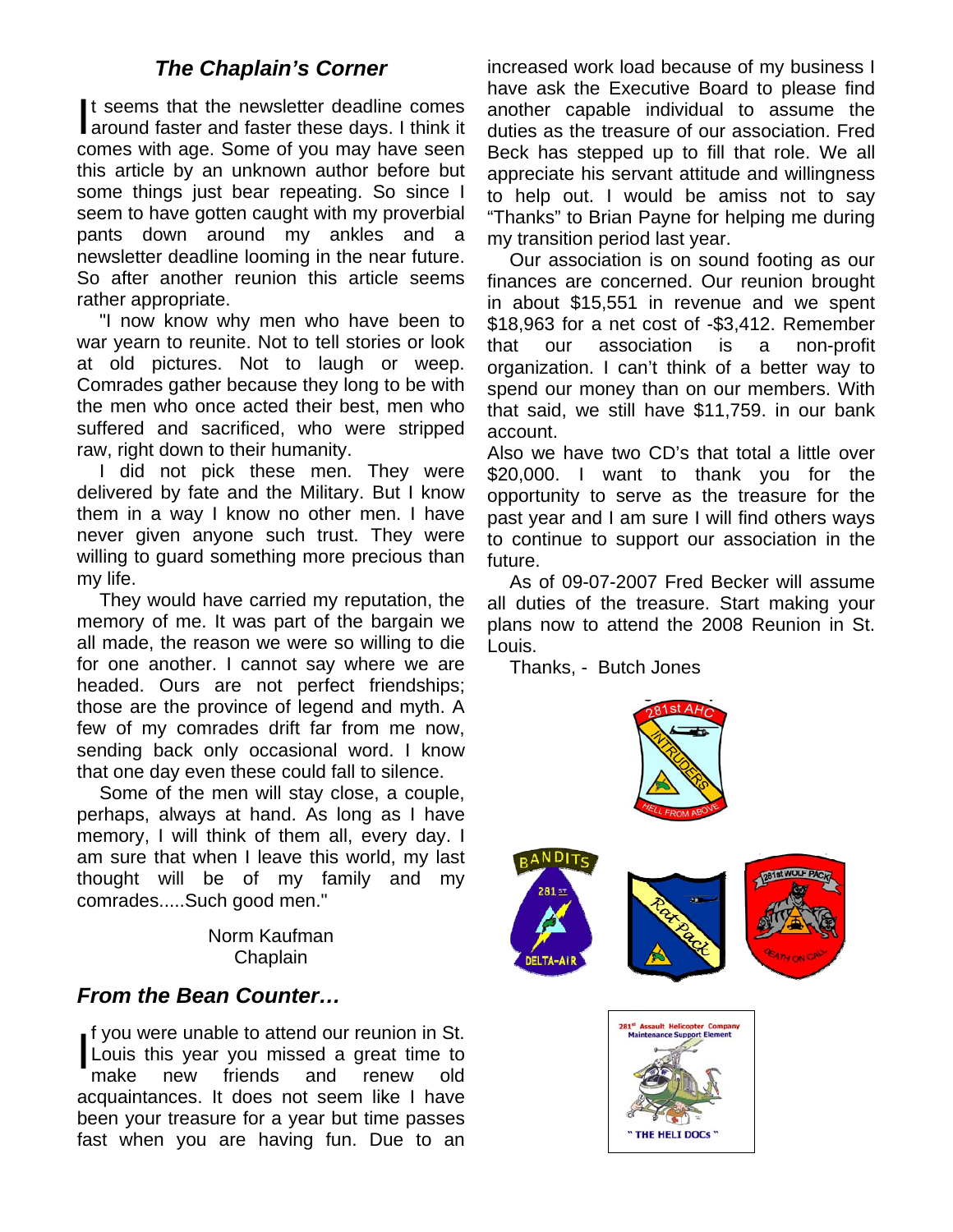#### *The Senior Member@Large …*

As your newly appointed Senior Member @ Large my primary duty is the Association's Awards program. I will present to the Executive Board (EB) for their consideration and/or Awards program. I will present to the Executive Board (EB) for their consideration and/or actions any and all recommendations for awards to our members. If you know of any "Intruder" that is worthy of some special recognition for his efforts or actions please let me know. I'll follow up on it and see that it gets to the EB for their action. A recommendation may come from anyone; it doesn't necessarily have to come from an Officer of the Association. So please let me know if you know one of our own who is deserving to be recognized and I'll put it before the EB and we'll see if we can give that individual an award.

I also accepted to chair the "Hospitality Room" for the 08 reunion. The 07 reunion was my first attempt at hosting this gathering place. I'm sure I could have done some things a little better. With what I learned from this year's experience and with your input, I hope to improve the offerings for next year.

 I received several positive comments on the Hospitality Room and I appreciate these folks for going out of their way to thank me. I only received one negative comment and that was in the form of a very bitter and hurtful letter. This letter was not only addressed to me, but to the entire reunion committee. I can't even imagine this Individual's mindset or what he hoped to gain when he composed this letter. He made no suggestions or had any constructive criticism on how to improve the reunion or what he would like to see happen at this event. The letter was just full of hurtful comments. The author of this letter was not present during any of the reunion meetings, nor was he involved in the planning, yet he stated that the committee members demonstrated total "apathy" in the planning and execution of this reunion. The letter contained false accusations and statements about members that were meant nothing more than to hurt them. I hope he feels better, NO; I really hope that he gets the help that he obviously needs. His is s a perfect example that some of our kind are still carrying a heavy burden and are in need of our prayers and understanding.

 I would like to acknowledge Carole Downs (Mrs. Harry Downs) for all her wonderful ideas and help. She took time away from the other reunion activities to help me. She shopped with me, providing ideas and suggestions on items and quantities to better serve your taste and pleasure. She worked hard restocking the food and drinks as well as keeping the area clean. Because of a mix-up in the Association's Sam Club authorized buyers, Carole allowed us to use their Sam's Club membership. This was certainly helpful and a saving's to us. If you get the opportunity please thank Carole for all that she did for us in the "hospitality Room". She didn't have to do it. There were also other Ladies who helped and I appreciate them as well.

If you have an idea or a suggestion on food or drink or what you would like to see happen in the Hospitality Room please feel free to let me know. A suggestion was made by a member prior to the 07 reunion that we obtain soft drink mixers in 12-ounce cans instead of the 2 litre bottles like those used in the past. This idea seemed to work well as there was less mess and the drinks didn't go flat. Another idea was to serve water in the 8-ounce bottles because in the larger bottles the water became warm before it was consumed. This is the kind of stuff I'm looking for to help make your Reunion a much more pleasurable time. So please Email or phone me and if it's my power I'll see what I can do to make this room more to your liking and use.

Respectfully.

.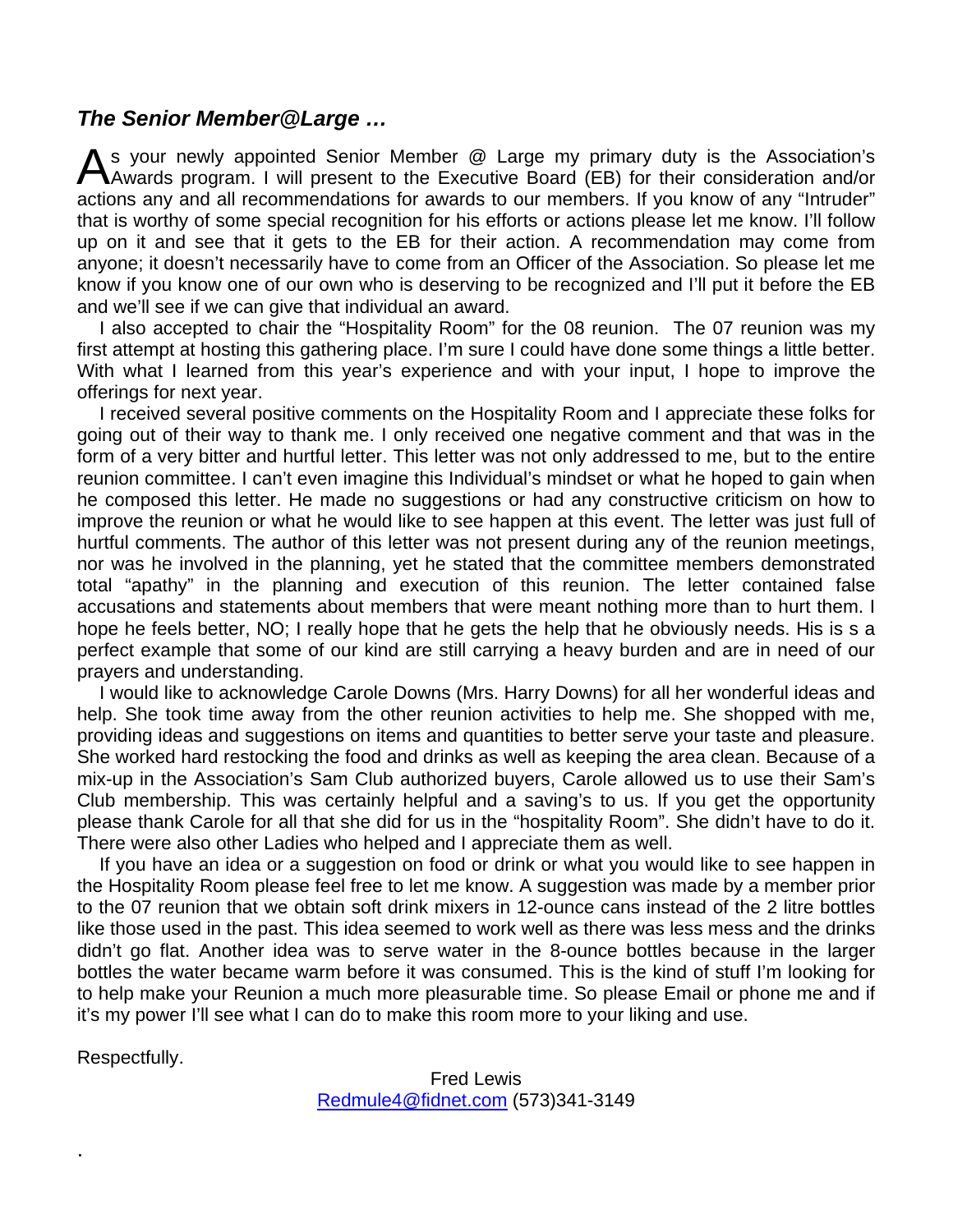## *The Dues Collector and Junior Member@Large ….*

s I transition from assisting the Membership Chairman, Gary Stagman, in collecting dues to the new Junior Member At Large of the 281<sup>st</sup> AHC Association's Executive Board, I offer the following analysis of what is going on with membership dues collected over the past three years. There is also a brief look at dues to date for the 2008 year. As most of you know, dues are now collected at the time of reunion and are delinguent thirty days after the  $1<sup>st</sup>$  of August of the preceding year. Therefore, 2008 Dues were collected with Registration for the 2007 Reunion. Gary will be sending reminders to all those who did not pay their 2008 dues with reunion registration.  $\mathsf{A}^\mathsf{sh}_\mathsf{fo}$ 

| 281st AHC Asso. Membership Analysis Sep 2007                                                                                                                                                                                              |                               |                                  |                                     |                            |                         |                                       |                                                     |
|-------------------------------------------------------------------------------------------------------------------------------------------------------------------------------------------------------------------------------------------|-------------------------------|----------------------------------|-------------------------------------|----------------------------|-------------------------|---------------------------------------|-----------------------------------------------------|
| Member-<br>ship<br>Year                                                                                                                                                                                                                   | <b>Life</b><br><b>Members</b> | Annual<br><b>Members</b><br>Paid | Disabled.<br>Deceased,<br>in Active | <b>Members</b><br>not Paid | Total<br><b>Members</b> | %<br>Annual<br><b>Members</b><br>Paid | <b>Ratio</b><br>Annual<br>to Life<br><b>Members</b> |
| 2005                                                                                                                                                                                                                                      | 80                            | 126                              | 8                                   | 113                        | 327                     | 38.5%                                 | 4.1                                                 |
| 2006                                                                                                                                                                                                                                      | 84                            | 48                               | 11                                  | 187                        | 330                     | 14.5%                                 | 3.9                                                 |
| 2007                                                                                                                                                                                                                                      | 89                            | 79                               | $12 \,$                             | 161                        | 341                     | 23.2%                                 | 3.8                                                 |
| 2008 <sup>1</sup>                                                                                                                                                                                                                         | 89                            | 34                               | 12                                  | 207                        | 342                     | 9.9%                                  | 3.8                                                 |
|                                                                                                                                                                                                                                           |                               |                                  |                                     |                            |                         |                                       |                                                     |
| Notes: 1. 2008 Annual Dues Paid only reflect those paid at reunion; with the change in the By<br>Laws, dues for 2008 are now due and Gary will be sending notices and collecting (I hope!) so<br>these numbers should change and improve. |                               |                                  |                                     |                            |                         |                                       |                                                     |

My interpretations of these results are as follows:

- 1. Dues payment has fallen sharply over the past two years.
- 2. Reminders sent by both mail and email improved collection between 2006 & 2007, but did not regain the success of 2005 where nearly 40% of the membership was paid up and "in good standing".
- 3. Lifetime memberships are growing slowly at about  $4 5$  per year, but these can hurt the organization since once paid they do not generate yearly cash flow for the organization.

It was a real eye-opener to assist Gary in this task of collecting dues. I want to encourage all members of the  $281<sup>st</sup>$  to pay your 2008 dues ASAP! Organizations are only as good as the members and their continued interest in that organization. The 281<sup>st</sup> is too unique and special to be disregarded for a mere \$25.00 (tax-deductible donation) a year. Please support your legacy, your heritage and be a proud member in good standing of this one-of-a-kind and proud association; and most of, all be a part of what it stands for!

Ken Smith

#### *The Membership Maaaaaaaaaaaan…..*

elow is part of the first article I wrote for the Intruder Newsletter. My how time flies when you're having fun!!! At this time, I was Member #051. I'm not sure how many members there were in July 2000.

*Senior Member At Large - Membership Chairman* 

*My name is Gary L. Stagman, elected as Senior Member At Large and appointed as Membership*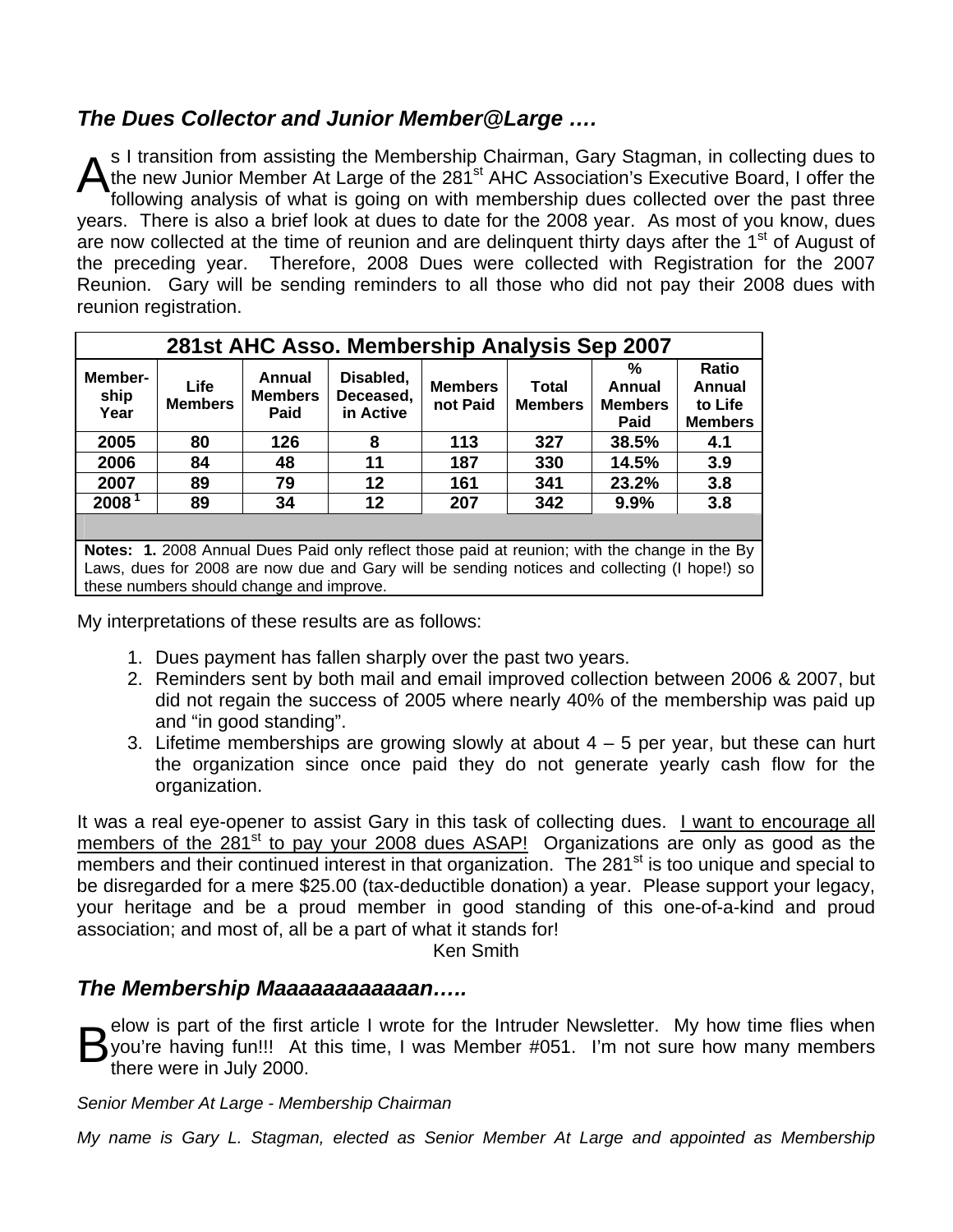*Chairman for the 281st Assault Helicopter Association during the Unit Reunion/Business Meeting of July 2000. I first came to the 281st in Jan 66, at Fort Benning, Georgia and arrived in VietNam with the unit in Nha Trang. I was with the unit from Jan 66 to Dec 68. During this time frame I flew as Crew Chief in Wolf Pack, Rat Pack & Bandits flight platoons. In Oct 68 when I was promoted to SSG, I was then moved to Maintenance. I again returned to the 281st in Jan 70 and served as Maintenance Platoon Sgt until the unit deactivation in Dec 70. I probably am the unit's longest serving member.* 

In the past seven years we have increased our membership and we are now up to member # 345 !!! During the 2007 reunion in St. Louis, we had one conversion from annual to life status and 4 new members who picked up their membership papers when they signed in for the reunion. In addition we were able to collect dues for 2008, at registrations, for several of our members

During the Executive Board meeting held on 1 August 2007 it was determined by the board that it would be best to consolidate the renewal dues and new membership applications under the Membership Chairman. Therefore, effective immediately I am back in the business of collecting all membership monies, i.e. dues and new applications. Only thing I ask is if you are not attending the reunion, PLEASE use the membership form and send your renewal dues to me. The by-laws state that they should be sent with the reunion registration form. However, it makes my makes record keeping much simpler if they come directly to me. Please send all *NEW* applications for membership and *RENEWAL DUES* to me at the address on the membership form which is:

Gary L. Stagman 281<sup>st</sup> AHC Membership Chairman 2525 Reveres Route Granite City, IL 62040-6148

For your information I have included the new updated by-laws change that was voted in by the members in good-standing:

Section 4. Membership and Dues Assessments:

- A. To become a member of the Association, a qualified individual must submit a New Application form as found at the Association website, or in the Association newsletter. Annual membership renewal dues shall become due and payable on August 1st each year. The membership year of the Association shall begin August 1st and end July 31<sup>st</sup>. Dues renewal will be \$25.00 annually, and will be collected on the Annual Reunion Registration Form. Members are not required to attend the Annual Reunion, but may pay their dues using the form. New members joining the Association prior to October  $30<sup>th</sup>$  shall be assessed \$25. A graduated dues schedule shall apply to new members only. A new member joining after October 30th shall be assessed dues on the following schedule for the remaining initial calendar year of membership: Nov-Jan  $= $18$ , Feb-Apr  $= $12$ , and May-Jul  $= $0$ .
- B. Life Membership dues may be paid in one payment or over a period of one year in no more than six payments including the down payment. These payments, including the down payment, must be initiated and completed within the timeframe of a membership year. A membership year begins in January and ends in December. Upon completion of the last payment, a Life Membership card will be issued by the Membership Chairman. Should a member initiate payment toward a Life Membership and fail to pay the full amount within the established timeframe, the amount paid will be considered to be paid-up Annual Membership Dues and will be amortized over a period that will be equal to the amount of money paid based upon the price of Annual Dues.
- C. Fees and dues that do not reach the Association by August  $1<sup>st</sup>$  shall be considered delinquent. A member shall not be considered in good standing with the Association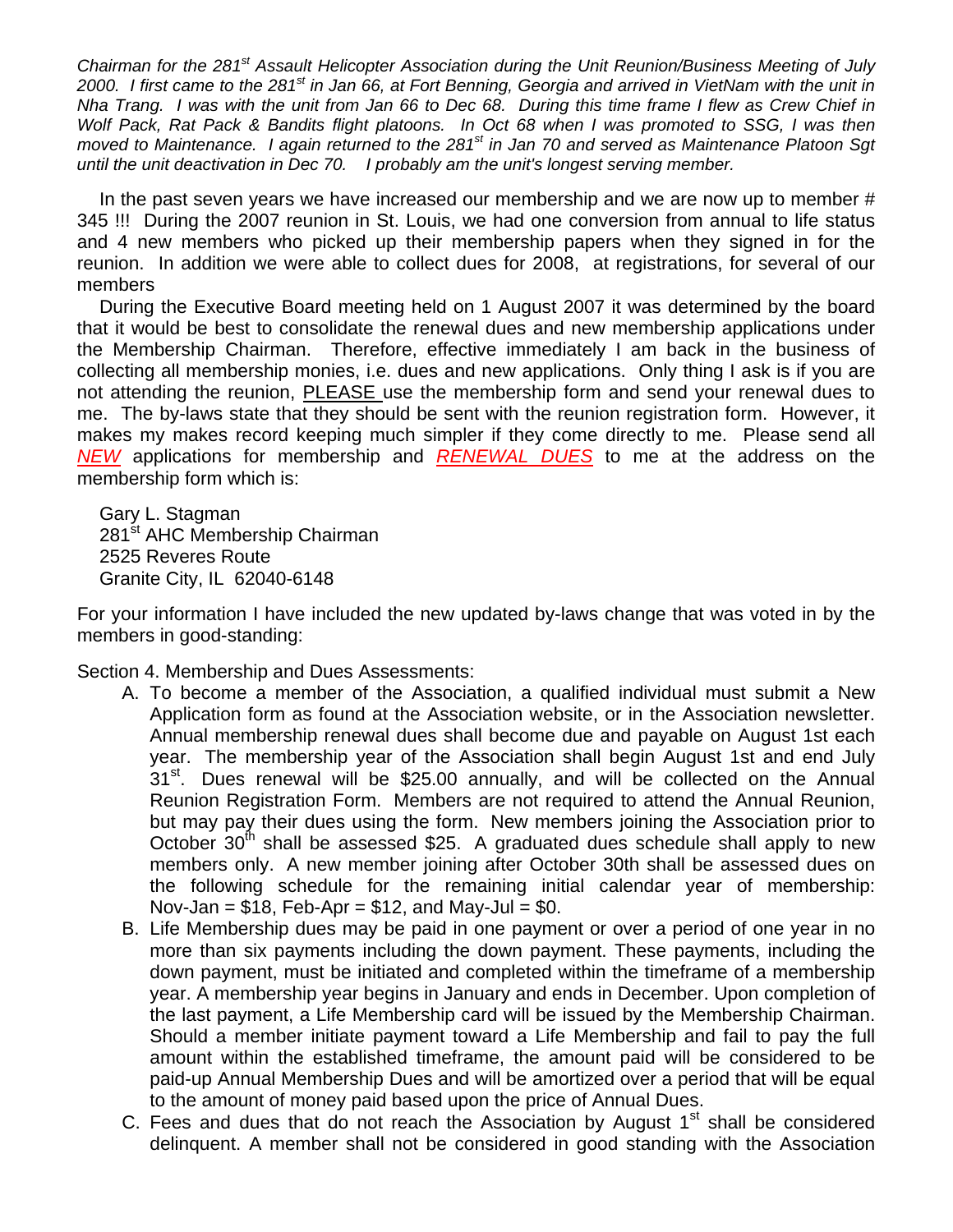until the dues have been paid. Members that are not in good standing forfeit their rights and privileges to vote, hold elected or appointed office, serve on committees, or participate in general membership meetings.

If you have any information about Intruders that we have not found or have missed in the process please send me their information on so I can make contact and get a letter off to them. I do have a positive side of all this in that when I'm talking to guys and they mention names I get leads which I can follow up on... I have not given up on this yet and don't plan to ever doing so. Therefore, I am still begging for information that is out there in old orders, roster, etc. I have received some information on guys who served in the*1969* timeframe. But, I still need your help and I will take any information that I can get to keep the searches going.

Last but not least: We continually get request for individual contact information from other intruders who want to contact you. In order for us to assist them, and you, **we must have your current address, phone number and email address**. So please remember to send me your info when you move, change your phone numbers or email provider. Otherwise making contact with you is just about out of the question. PLEASE help me keep your information on the master roster up to date.

Thank you for your continuing support, to the 281st AHC Association!!

"Clear Left" !! Cooter

Membership Chairman – Gary Stagman

P.S.: I wish to thank everyone for the wonderful and much needed support and help in making this years reunion a "HUGE SUCCESS" !!!



#### *Notes and Comments*

*Comments and some emails from the CHAT and HQ nets…* 

*As many know (or didn't know), Intruder of the Year Marshall "Hawk" Hawkins developed a problem with his ticker requiring hospitalization just before the reunion. Jeff Murray stopped by Oklahoma on his way home to present Hawk with the IOYA plaque ….. Fred* 

 $281<sup>st</sup>$  HQ Net Monday Aug 6, 2007 **From**: Jeff Murray

Mission accomplished. Janie woke me up at 3:15 and said "Let's Go" Sunday morning and we were on the road at 3:45, got to Norman around 11:30 (she drives fast) and Hawk was sitting in the bed asking who wanted to look at his butt. His daughter was there, I was surprised, she was real refined and actually nothing like him. I wasn't really surprised, I just thought I would pass that on. He seems to be doing great, really liked the award, the doc came in while we were there and said once the tubes come out he can go home. I think he is ready. He professes to be coming to Brian Paine's in November. His new girlfriend was staying there 24-7 and was a lot of help, real friendly person.

He's really upset about missing the reunion and has the ITOY plaque hanging in the hospital room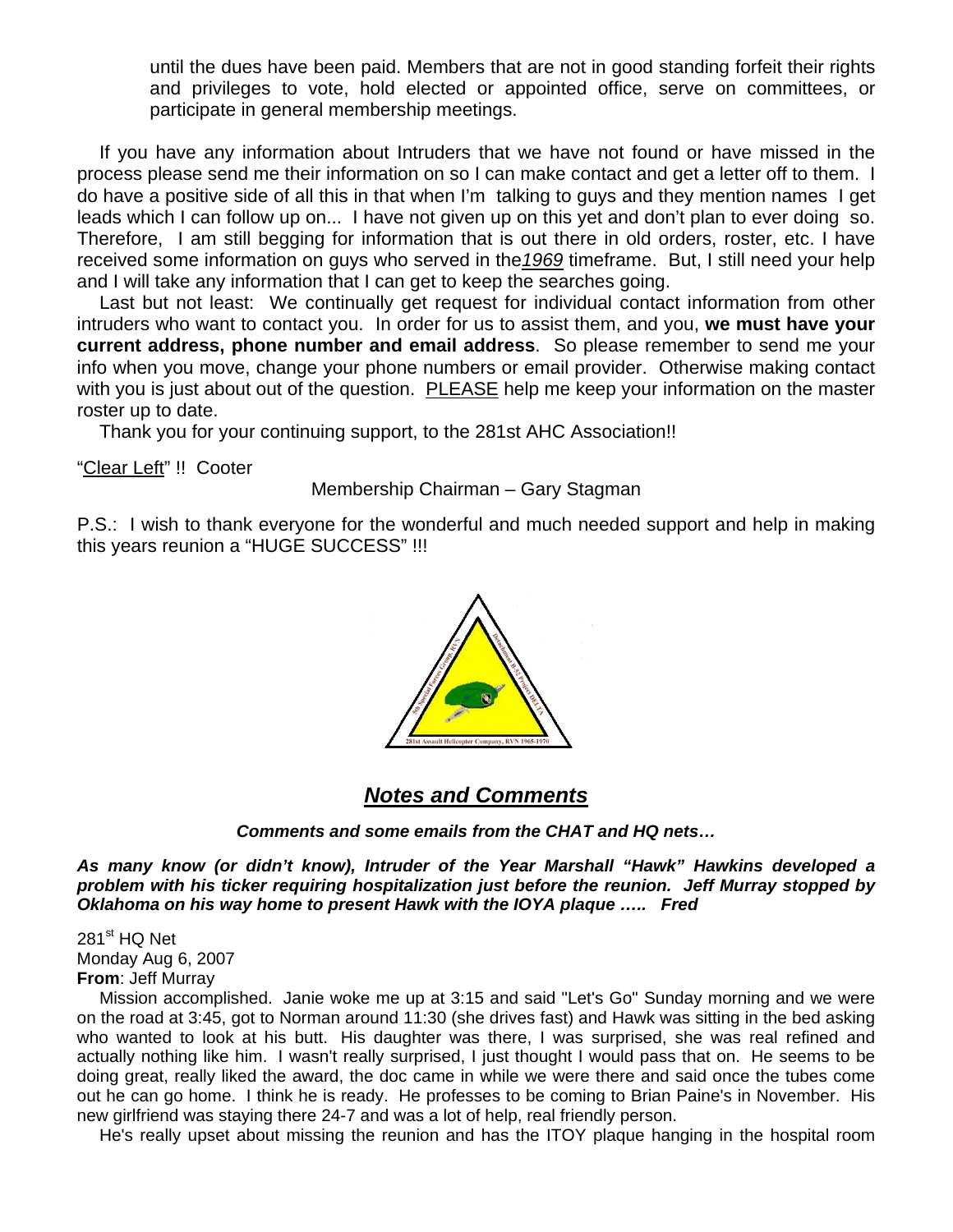awaiting a spot in his office when he returns. Great reunion you guys, this one seemed to go without any hitches at all and we're looking forward to 2008. - Jeff

Monday Aug 6, 2007 **From**: Bob Ohmes RE: [HQ\_281AHC] Marshall

Wonderful news about Marshall! Hope he just gets better and better! We missed him at the reunion-- his handsome face is always appreciated (this from Bonnie!) and his cheerfulness.

Thank you for the tribute to our 50 years of marriage, and we wouldn't (couldn't) have missed this event. Our family and dear friends loved it and talked about coming back next year! Our grandsons have been in JRROTC in high school so they really enjoyed all the military parts and also immediately read their books. They were delighted with it as they knew the story and said they "had" to learn that in their classes. It was a wonderful day for us, esp. me, as I just had to be there for part of the reunion to thank you all for prayers, phone calls, visits, emails, etc., as I know I would NOT be there alive but for them! Thank you again. You are all just great!

My best to all of you, Bob Ohmes

#### *Here's a SITREP from Anita Duke concerning Ed's recovery progress…..*

**From:** ANITA DUKE **Sent:** Monday, August 06, 2007 **Subject:** ED'S UPDATE

Ed is doing better each day. Still has lot of pain. No way to sleep that don't hurt something. Can't laugh, and don't think about coughing. Has lost about 25 lbs. What a diet plan!!!!!!!! He really enjoys reading your e-mails and knowing so many prayers are being said on his behalf, as been a source of joy for us. Thank you for your prayers, calls, cards and e-mails. Thank you for keeping in touch and being concerned for him. - Anita

#### *Jack Mayhew weighs in on the Intruder Weight Loss Club program….*

**From:** Jack mayhew [mailto:intruder06@...] **Sent:** Wednesday, August 22, 2007 1:47 PM **Subject:** Intruder weight loss club

 Intruders, last year we failed to follow through on our Intruder weight loss program and I accept full responsibility for same: however we did have a clear winner who came in as a dark horse. **The hero of the 66-67 weight loss program was the one and only Joe Bilitzke who lost a total of 40+ pounds over the year.** (The real winner was CSM Bob but he cheated.)

As our friend and Drill Sgt for weight loss, Barc Boyd so clearly states this is an issue for us all and one that we all need to attend to. Therefore, the 67-68 weight loss club is back in business ask we will again ask the Rev. Norm to be the scribe. Let's, start the count as of 1 Sept 07 and this year we will see this thing to its end. That is, those of us who participate will buy the winner dinner and he also gets to set next to Janie Murray who will again demonstrate her ability to consume the largest steak (**or drink the most**)in the house and still look better than all of us.

Next year we will have a weigh in on Friday night. We will again ask Barc to provide updates and weight loss tips on a weekly basis.

 Norm, here are some charter members: *Jack Mayhew, Brian Paine, and Gary Stagman*. Everyone else, please let norm know of your intent ASAP. If Joe can lose 40+ we can do it and we will all live a bit longer. - Jack

#### Wednesday Aug 22, 2007

#### **From**: Barc Boyd[

HQ\_281AHC] Intruder weight loss club

Sounds good! I am not interested in the weight loss as much as the loss of inches in the waist. When i started i was at about a 46", and slowly worked my way down to a very comfortable 40". Now i am able to wear a snug 38", an am still shooting for 36". The problem is most folks look at the weight loss as a goal, but sometimes there are other goals that can be established. For instance, when you wake up in the